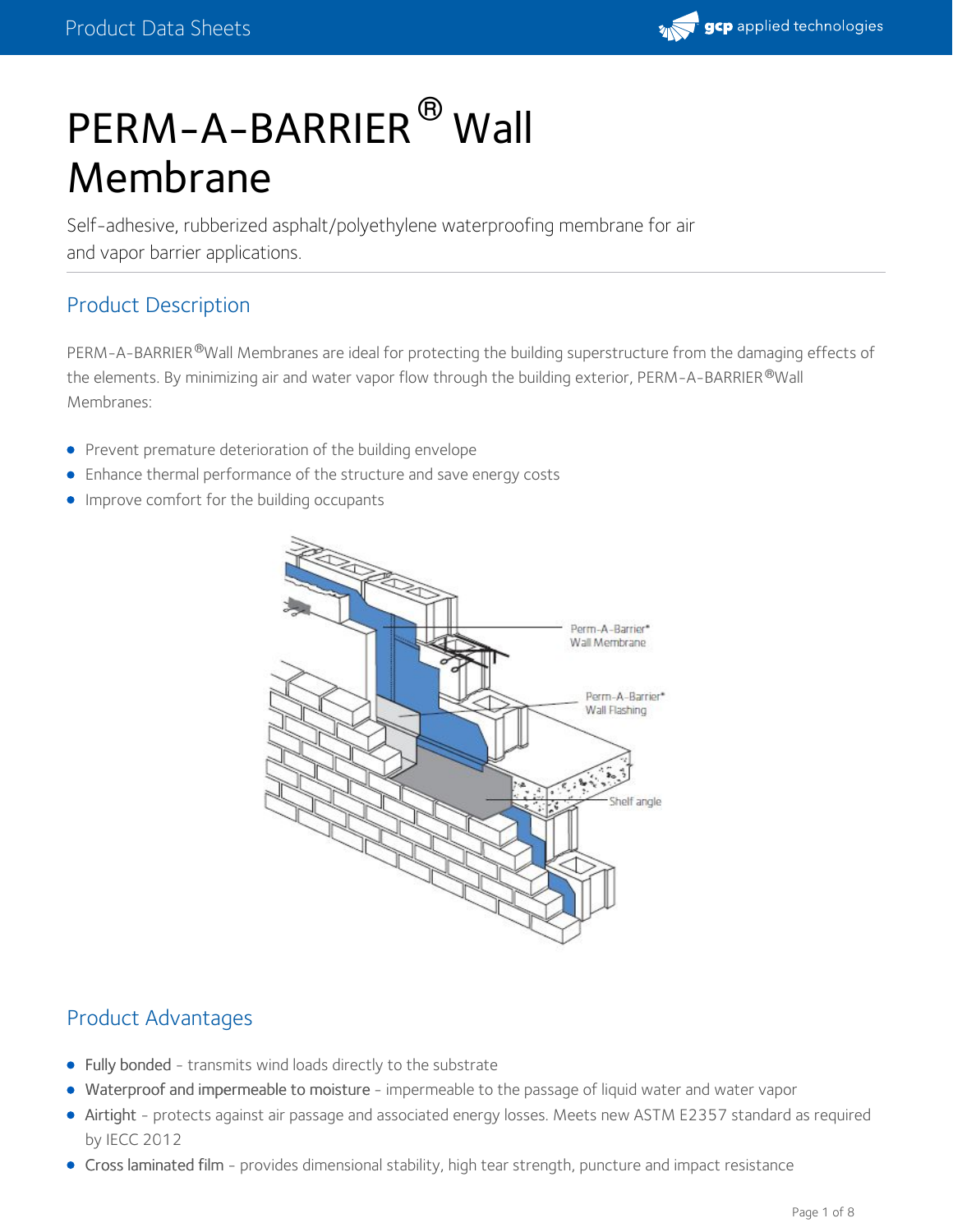

- Cold applied no flame hazard; self-adhesive overlaps ensure continuity
- Flexible accommodates minor settlement and shrinkage movement
- Controlled thickness factory made sheet ensures constant, non-variable site application
- Aggressive, conformable adhesive allows self-sealing around mechanical fasteners
- Wide application window
	- PERM-A-BARRIER<sup>®</sup> Wall Membrane surface and ambient temperatures at  $5^{\circ}$ C (40 $^{\circ}$ F) and above
	- PERM-A-BARRIER® Low Temperature Wall Membrane surface and ambient temperatures between 25°F (-4°C) and  $60^{\circ}$ F (16 $^{\circ}$ C)
	- PERM-A-BARRIER® High Temperature Wall Membrane for use at in-service temperatures between 150°F (65°C) and 180°F (82°C)

# System Components

- PERM-A-BARRIER<sup>®</sup> Wall Membrane standard grade for use at installation temperatures above 40°F (5°C)
- PERM-A-BARRIER® Low Temperature Wall Membrane low temperature grade for use at installation temperatures between  $25^{\circ}$ F (-4°C) and  $60^{\circ}$ F (16°C)
- PERM-A-BARRIER® High Temperature Wall Membrane for use where in-service temperatures are between 150°F (65°C) and 180°F (82°C)
- [PERM-A-BARRIER](https://gcpat.com/solutions/products/perm-a-barrier-air-barrier-system/perm-a-barrier-primer-plus)® Primer Plus water-based vapor permeable primer used to facilitate tenacious adhesion of PERM-A-BARRIER® self-adhered membranes to the substrate
- [PERM-A-BARRIER](https://gcpat.com/solutions/products/perm-a-barrier-air-barrier-system/perm-a-barrier-wb-primer)® WB Primer high tack, water-based primer for use with PERM-A-BARRIER® Wall Membranes on cementitious and exterior gypsum wallboards
- **BITUTHENE<sup>®</sup> Primer B2 LVC** low VOC primer for priming green concrete and damp surfaces
- S100 [Sealant](https://gcpat.com/solutions/products/perm-a-barrier-air-barrier-system/perm-a-barrier-s100-sealant) one part neutral curing, ultra low modulus silicone sealant for sealing penetrations, terminations, brick ties and final terminations
- **[BITUTHENE](https://gcpat.com/solutions/products/bituthene-post-applied-waterproofing/bituthene-mastic)<sup>®</sup> Mastic** rubberized asphalt mastic for sealing penetrations, terminations, brick ties, etc.
- [BITUTHENE](https://gcpat.com/solutions/products/bituthene-post-applied-waterproofing/bituthene-liquid-membrane)® Liquid Membrane two component, trowel grade, asphalt modified urethane for sealing patches, terminations, brick ties, etc.
- [PERM-A-BARRIER](https://gcpat.com/solutions/products/perm-a-barrier-air-barrier-system/perm-a-barrier-wall-flashing) **®** Wall Flashing fully adhered through wall flashing system
- **[PERM-A-BARRIER](https://gcpat.com/solutions/products/perm-a-barrier-air-barrier-system/perm-a-barrier-detail-membrane) ® Detail Membrane fully adhered flashing for protecting and sealing critical detail areas <b>•**

# Installation

#### Safety

PERM-A-BARRIER®products must be handled properly. Vapors from the mastic and solvent-based primer are harmful and flammable. For these products, the best available information on safe handling, storage, personal protection, health and environmental considerations has been gathered. Refer to product label and [Safety](https://gcpat.com/sites/gcpat.com/files/2017-08/SD2758_-_Perm-A-Barrier%20Wall%20Membrane_%2528USGHS%2529.pdf) Data Sheet before use. All users should acquaint themselves with this information prior to working with the material. Carefully read detailed precaution statements on the product labels and SDS before use. SDSs can be obtained from our web site at gcpat.com or by contacting us toll free at 866-333-3SBM (3726).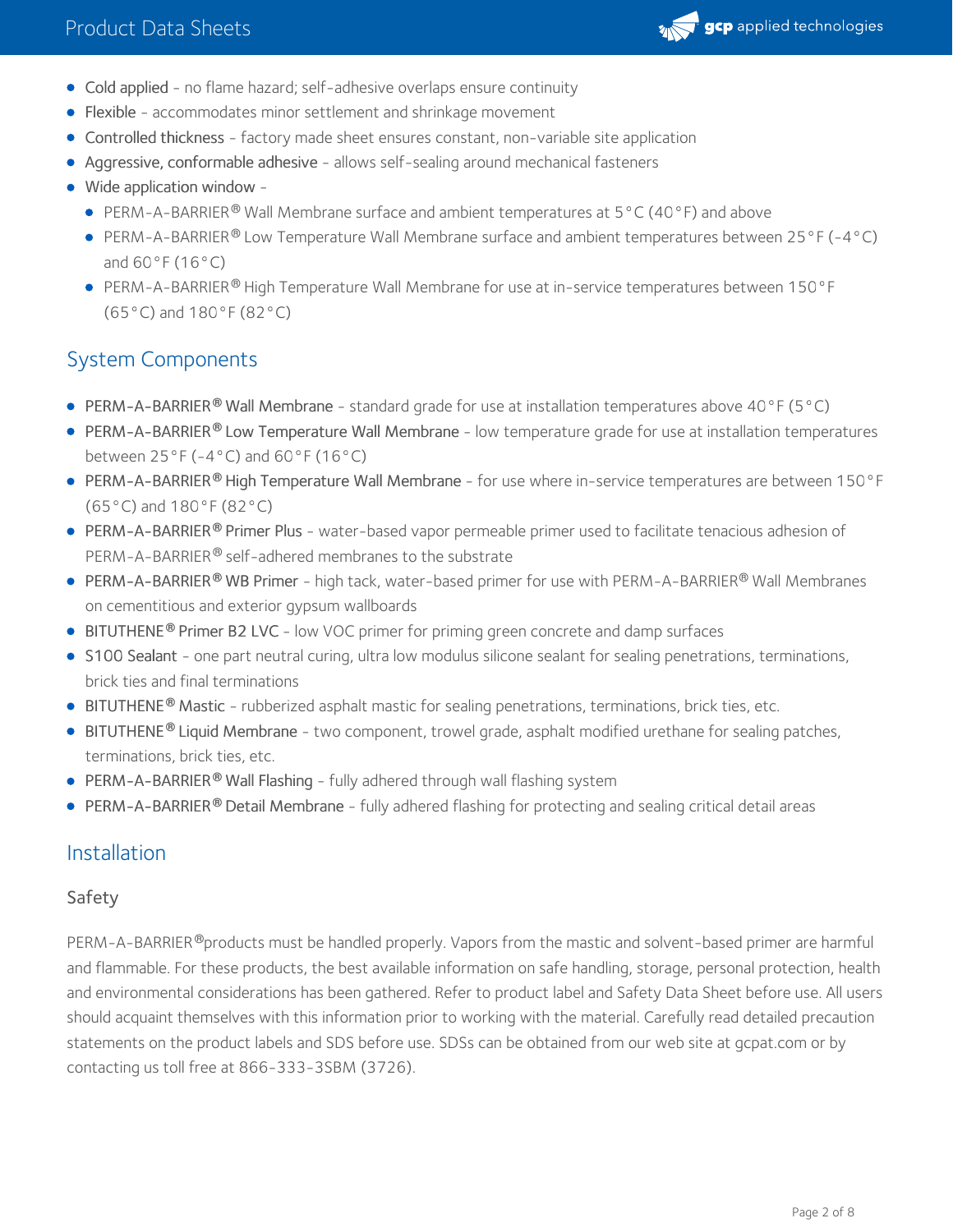

### Surface Preparation

Surface must be smooth, clean, dry and free of voids, spalled areas, loose aggregate, loose nails, sharp protrusions or other matter that will hinder the adhesion or regularity of the wall membrane installation. Clean loose dust or dirt from the surface to which the wall membrane is to be applied by wiping with a clean, dry cloth or brush.

If the substrate is damp, allow to dry or use BITUTHENE®Primer B2 LVC to prepare the area to receive the membrane.

#### **Temperature**

PERM-A-BARRIER®Low Temperature Membrane may be applied only in dry weather when air and surface temperatures are between 25°F (-4°C) and 60°F (16°C). PERM-A-BARRIER ®Wall Membrane and PERM-A-BARRIER  $^\circledR$ High Temperature Wall Membrane may be applied only in dry weather when air and surface temperatures are above 40°F (5°C).

#### Application

PERM-A-BARRIER®Primer Plus and PERM-A-BARRIER®WB Primer are water-based primers which impart an aggressive, high tack finish on the treated substrate. They are packaged ready to use and are specifically designed to facilitate tenacious adhesion of PERM-A-BARRIER®Wall Membranes to various substrates including glass-mat faced gypsum sheathing. Refer to Technical Letter 2*, Substrate Preparation for Application of PERM-A-BARRIER®Products to* GlassMat Faced Gypsum Sheathing for priming requirements on specific glass-mat faced sheathing products.

#### Membrane Application

Cut membrane into easily handled lengths. Apply membrane horizontally or vertically to primed substrates receiving post-applied masonry anchors (ties), such as gypsum sheathing.

Apply PERM-A-BARRIER®Wall Membranes horizontally to the primed blockwork with projecting masonry anchors (ties), beginning at the base of the wall. Each length of the membrane must be installed so that the upper edge runs continuously along the underside of the line of masonry anchors (ties). Subsequent sheets applied above must overlap the sheet below by 2 in. (51 mm) immediately below the line of anchors (ties). Since the membrane width appropriate for this application of 18 in. (457 mm) is wider than the typical spacing between the lines of anchors (ties) 16 in. (406 mm), it will be necessary to cut the membrane at the location of the tie wires projecting from the wall to enable the sheet to be laid in place. End laps that occur in subsequent lengths that follow should maintain a minimum overlap of 2 in. (51 mm). See Figures 1 and 2.

The membrane must be pressed firmly into place with a hand roller or the back of a utility knife as soon as possible, ensuring continuous and intimate contact with the substrate to prevent water from migrating under the membrane.

For PERM-A-BARRIER®High Temperature Wall Membrane, secure top edge of membrane with mechanical termination bar fastened securely into the structure.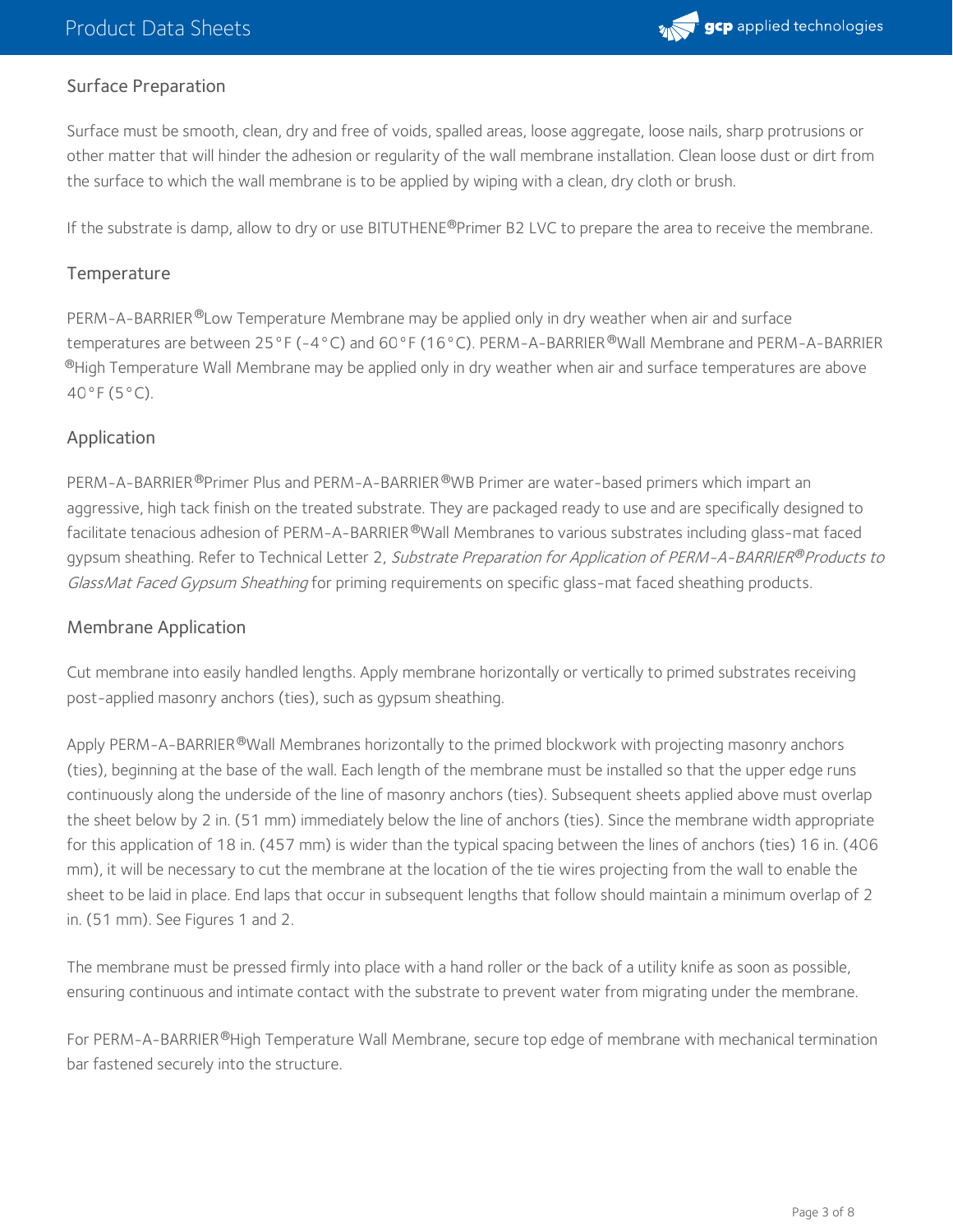

In certain applications such as on soffits, ceilings or substrates such as oriented strand board (OSB), backnail the membrane along the side lap prior to installing the next sheet of membrane to ensure positive contact to the substrate. Additional fastening may be required through the field of the membrane in these applications and must be sealed with S100 Sealant, BITUTHENE®Liquid Membrane or BITUTHENE®Mastic.

Apply S100 Sealant, BITUTHENE®Mastic or BITUTHENE®Liquid Membrane to seal around the tie wire projections. Fit the PERM-A-BARRIER®Wall Membrane tightly around all penetrations through the membrane and seal using S100 Sealant, or BITUTHENE ®Liquid Membrane.

Continue the membrane into all openings in the wall area, such as windows, doors, etc., and terminate at points that will prevent interior visibility. The installation must be made continuous at all framed openings. Coordinate installation of the PERM-A-BARRIER®Wall Membrane with the roofing trade to ensure continuity with the roofing system at this critical transition area.

At the end of each working day, if the wall has been only partially covered, apply a bead of BITUTHENE®Mastic or BITUTHENE®Liquid Membrane along the top edge of the membrane at its termination to prevent vertical drainage of precipitation from penetrating the end and undermining the membrane adhesion. Tool the BITUTHENE®Mastic or BITUTHENE ®Liquid Membrane to ensure it is worked into the surface. For final terminations that will not be covered with membrane, S100 Sealant can be used in lieu of BITUTHENE®Mastic or BITUTHENE®Liquid Membrane. Inspect the membrane before covering and repair any punctures, damaged areas or inadequately lapped seams.

All non water shedding edges must be sealed with S100 Sealant, BITUTHENE®Liquid Membrane or BITUTHENE®Mastic.

#### Membrane Repairs

Repairs must be made using PERM-A-BARRIER®Wall Membrane sized to extend 6 in. (150 mm) in all directions from the perimeter of the affected area. The repair piece must be pressed into place with a hand roller as soon as possible to ensure continuous and intimate contact with the substrate.

#### Membrane Protection

PERM-A-BARRIER®Wall Membranes must be protected from damage by other trades or construction materials.

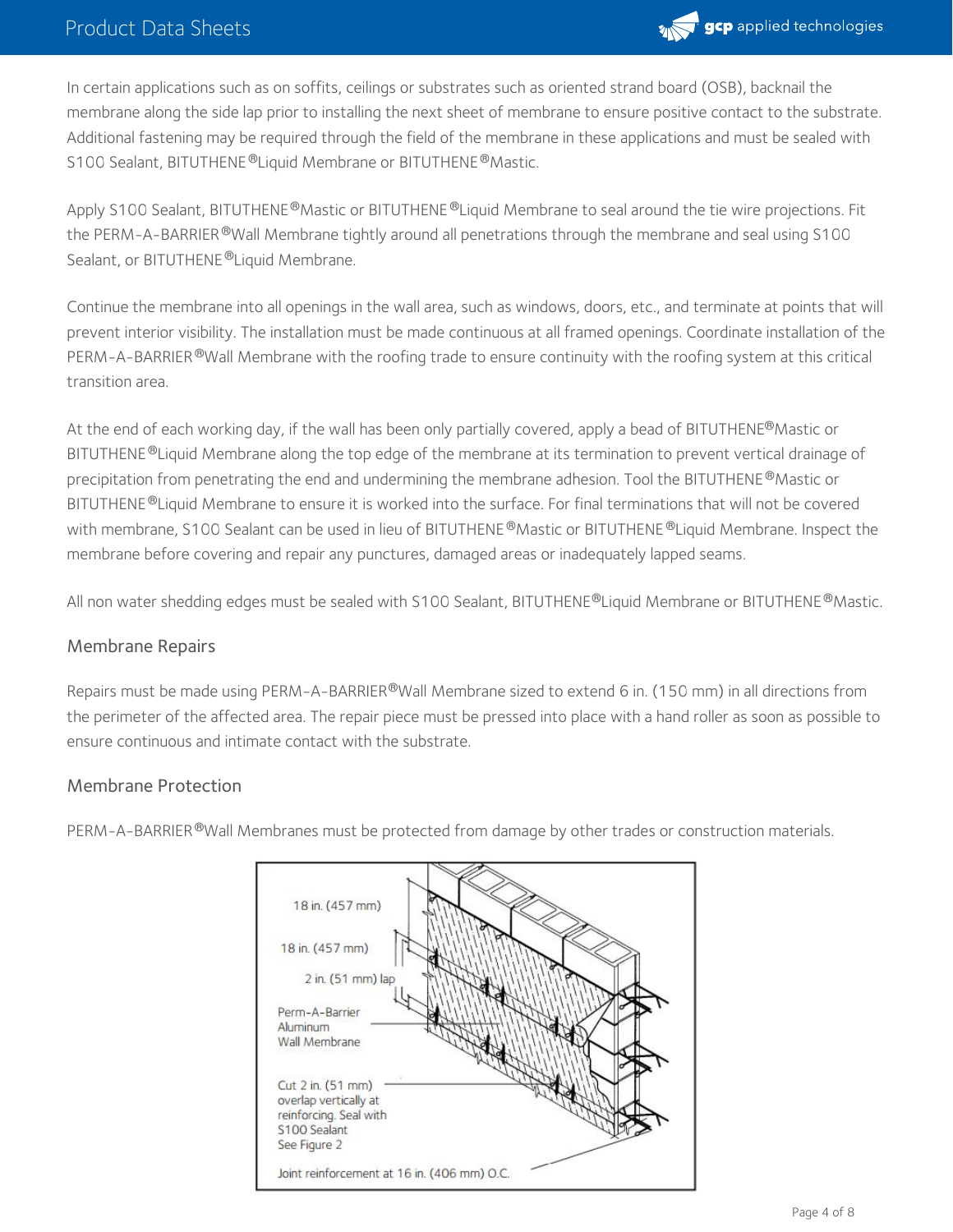



# Storage and Handling Information

All materials must be protected from rain and physical damage. Pallets of PERM-A-BARRIER®Wall Membrane must not be double stacked on the job site. Provide cover on top and all sides, allowing for adequate ventilation. Store membrane where temperatures will not exceed 90°F (32°C) for extended periods. All products must be stored in a dry area away from high heat, flames or sparks. Store only as much material at point of use as is required for each day's work.

# Limitations

PERM-A-BARRIER®Wall Membrane systems must not be applied in areas where they will be permanently exposed to UV light and must be covered within a reasonable amount of time, not to exceed 90 days. Refer to Technical Letter 19, Exposure Guidelines for PERM-A-BARRIER®Self-Adhered Membranes.

PERM-A-BARRIER®Wall Membrane Systems and all other PERM-A-BARRIER®self-adhered membranes should not be applied over S100 Sealant.

# **Warranty**

PERM-A-BARRIER®products are warranted to be free of defects in manufacture for a period of 5 years. Material will be provided at no charge to replace any defective product.

# Technical Service

Support is provided by full-time technically trained GCP field sales representatives and technical service personnel, backed by a central research and development technical services staff.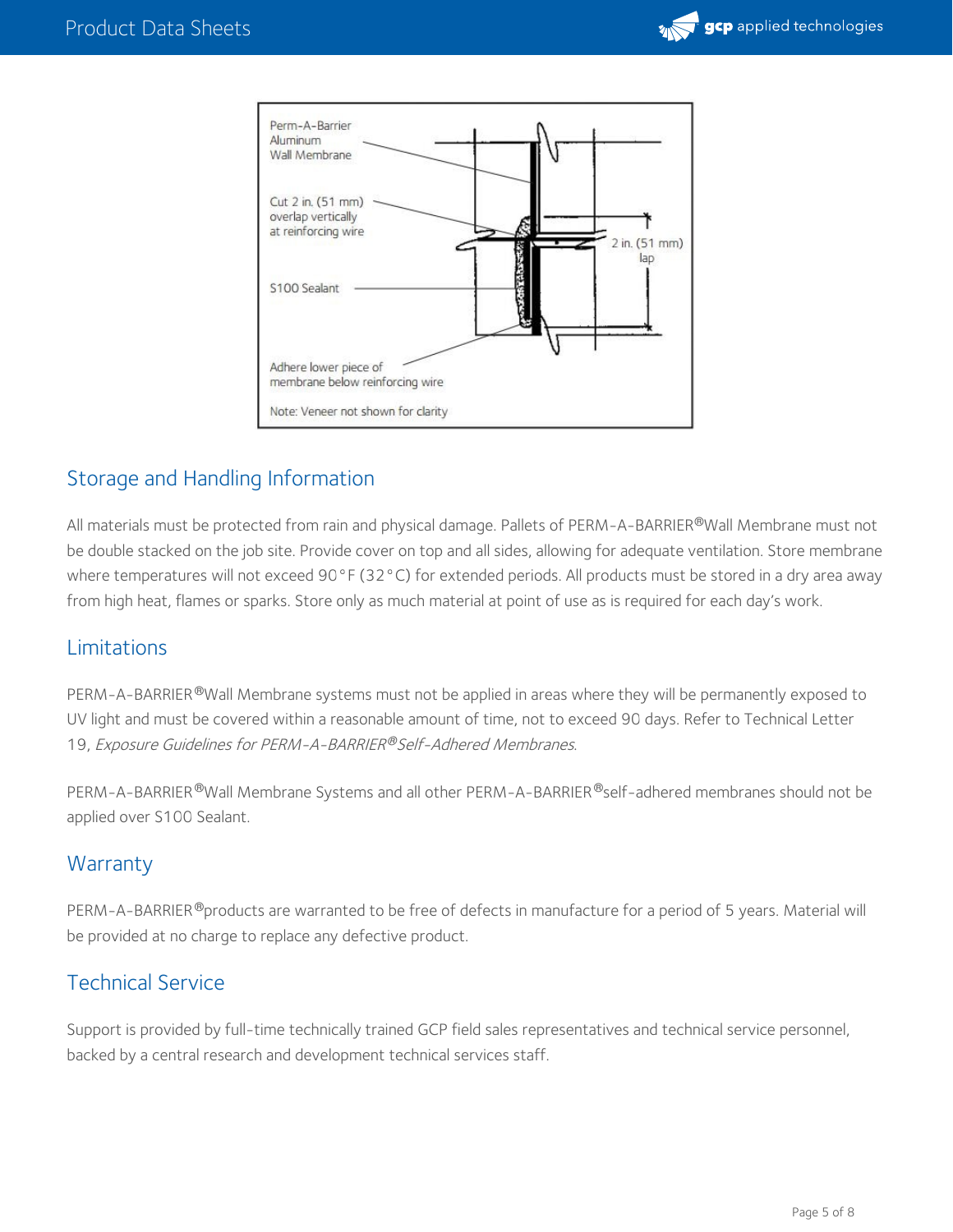

# Supply

|                                                   | <b>UNIT OF SALE</b> | <b>APPROXIMATE COVERAGE</b>                          | <b>WEIGHT</b> | <b>PALLETIZATION</b>             |
|---------------------------------------------------|---------------------|------------------------------------------------------|---------------|----------------------------------|
| PERM-A-BARRIER® Wall                              | 1 roll              | 225 ft <sup>2</sup> (20.9 m <sup>2</sup> ) per roll  | 67 lbs/roll   | 25 cartons (25 rolls) per pallet |
| Membranes                                         |                     | 3 x 75 ft (0.9 x 25 m) roll                          |               |                                  |
| PERM-A-BARRIER® Wall                              |                     |                                                      |               |                                  |
| Flashing                                          |                     |                                                      |               |                                  |
| 12 in. (305 mm)                                   | 3 rolls             | 75 linear ft per roll                                | 25 lbs/roll   | 25 cartons (75 rolls) per pallet |
| 18 in. (457 mm)                                   | 2 rolls             | 75 linear ft per roll                                | 37.5 lbs/roll | 25 cartons (50 rolls) per pallet |
| 24 in. (610 mm)                                   | 1 roll              | 75 linear ft per roll                                | 55 lbs/roll   | 35 cartons (35 rolls) per pallet |
| 36 in. (914 mm)                                   | 1 roll              | 75 linear ft per roll                                | 75 lbs/roll   | 25 cartons (25 rolls) per pallet |
| PERM-A-BARRIER® Detail                            |                     |                                                      |               |                                  |
| Membrane                                          |                     |                                                      |               |                                  |
| 6 in. (152 mm)                                    | 6 rolls             | 75 linear ft per roll                                | 11 lbs/roll   | 25 cartons (150 rolls) per       |
| 9 in. (225 mm)                                    | 4 rolls             | 75 linear ft per roll                                | 16 lbs/roll   | pallet                           |
| 12 in. (305 mm)                                   | 3 rolls             | 75 linear ft per roll                                | 22 lbs/roll   | 25 cartons (100 rolls) per       |
|                                                   |                     |                                                      |               | pallet                           |
|                                                   |                     |                                                      |               | 25 cartons (75 rolls) per pallet |
| BITUTHENE <sup>®</sup> Mastic - 5 gal pail 1 pail |                     | approx. 120 ft <sup>2</sup> at 60 mils               | 54 lbs/pail   | 36 pails per pallet              |
| BITUTHENE® Mastic - 30 oz                         | 12 tubes            | approx. 30 linear ft x 1/4 in.                       | 32 lbs/carton | 72 cartons (864 tubes) per       |
| tube                                              |                     | bead                                                 |               | pallet                           |
| S100 Sealant - 29 oz. Cartridge                   | 1 cartridge         | approx. 30 linear ft x 1/4 in.                       | 29 oz.        | 10 cartridges/ carton            |
|                                                   |                     | bead                                                 |               | 42 cartons/ pallet               |
| BITUTHENE <sup>®</sup> Liquid                     | 1 pail              | approx. 200 Linear ft/gal @ 1" 16 lbs/pail           |               | 100 pails per pallet             |
| Membrane - 1.5 gal pail                           |                     | wide x 90 mils.                                      |               |                                  |
| BITUTHENE <sup>®</sup> Liquid                     | 1 pail              | approx. 200 Linear ft/gal @ 1" 44 lbs/pail           |               | 24 pails per pallet              |
| Membrane - 4 gal pail                             |                     | wide x 90 mils.                                      |               |                                  |
| PERM-A-BARRIER® Primer Plus 1 pail                |                     | 450-500 ft <sup>2</sup> /gal (11-12                  | 43 lbs/pail   | 36 pails per pallet              |
| - 5 gal pail                                      |                     | $m^2/L$ )                                            |               |                                  |
| PERM-A-BARRIER® WB Primer 1 pail                  |                     | 250-350 ft <sup>2</sup> /gal (6-8 m <sup>2</sup> /L) | 45 lbs/pail   | 32 pails per pallet              |
| $1 - 5$ gal pail                                  |                     |                                                      |               |                                  |
| BITUTHENE <sup>®</sup> Primer B2 LVC - 5 1 pail   |                     | 325-425 ft <sup>2</sup> /gal (7.5-10                 | 44 lbs/pail   | 48 pails per pallet              |
| gal pail                                          |                     | $m^2/L$                                              |               |                                  |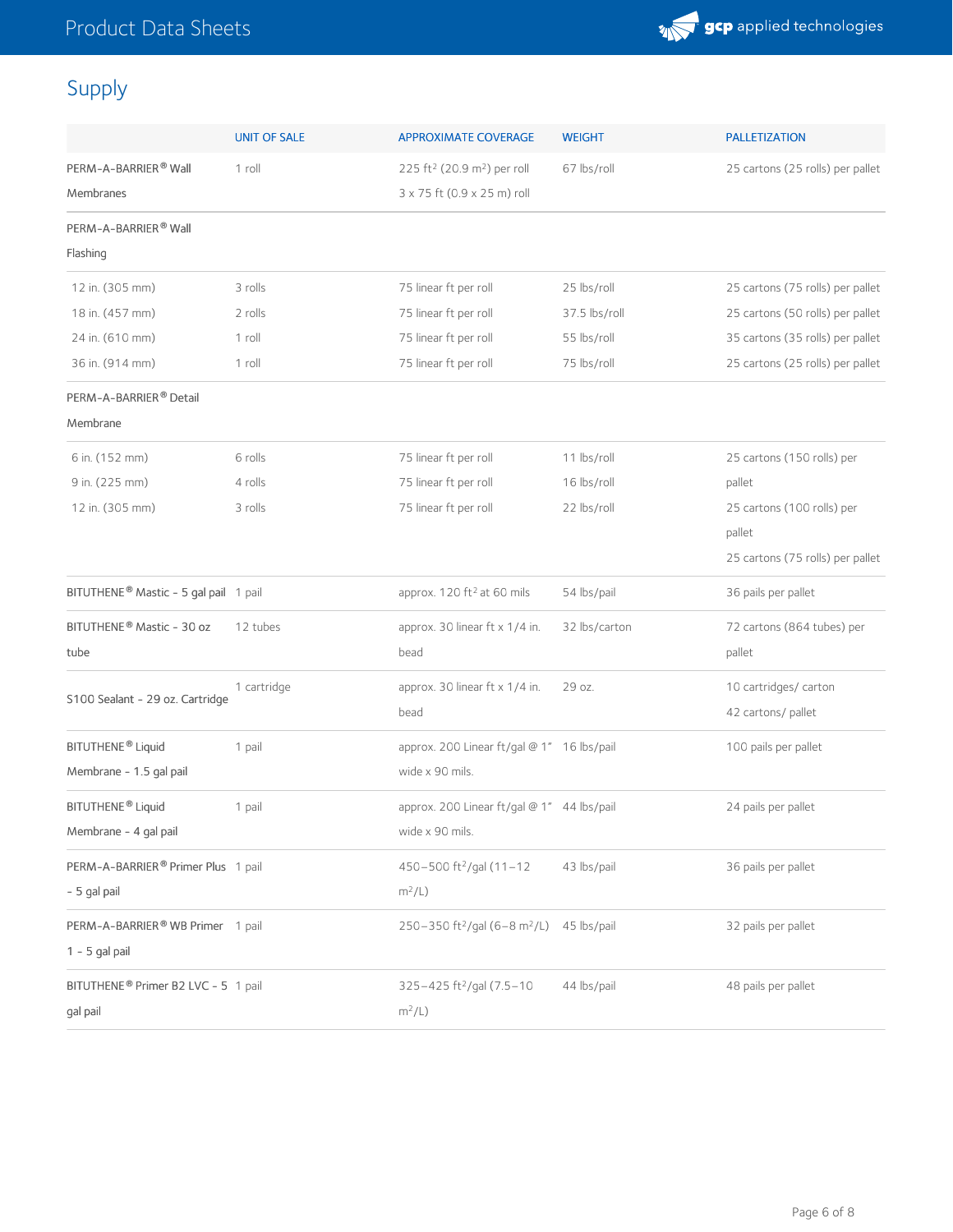

# Physical Properties

|                                                                                   | PERM-A-BARRIER® WALL<br><b>MEMBRANE</b>           | PERM-A-BARRIER <sup>®</sup> LOW<br><b>TEMPERATURE</b> | PERM-A-BARRIER® HIGH<br><b>TEMPERATURE</b>                                                                                                                                    | <b>TEST METHOD</b>       |
|-----------------------------------------------------------------------------------|---------------------------------------------------|-------------------------------------------------------|-------------------------------------------------------------------------------------------------------------------------------------------------------------------------------|--------------------------|
| Thickness                                                                         | 3/64 in. (1 mm)                                   | 3/64 in. (1 mm)                                       | 3/64 in. (1 mm)                                                                                                                                                               | ASTM D3767 method A      |
| Minimum tensile strength,<br>membranes                                            | 400 psi (2.8 MPa)                                 | 400 psi (2.8 MPa)                                     | 400 psi (2.8 MPa)                                                                                                                                                             | ASTM D412 die C modified |
| Minimum tensile strength, film 5000 psi (34.5 MPa)                                |                                                   | 5000 psi (34.5 MPa)                                   | 5000 psi (34.5 MPa)                                                                                                                                                           | ASTM D412 die C modified |
| Minimum elongation, to failure 200%<br>of rubberized asphalt                      |                                                   | 200%                                                  | 200%                                                                                                                                                                          | ASTM D412 die C modified |
| Pliability, at 180° bend over 1 Pass at -25°F (-32°C)<br>in. (25 mm) mandrel      |                                                   | Pass at -45°F (-43°C)                                 | Pass at -25°F (-32°C)                                                                                                                                                         | ASTM D1970               |
| Nail Sealability                                                                  | Pass                                              | Pass                                                  | Pass                                                                                                                                                                          | ASTM D1970               |
| Crack cycling, 1/8 in. (3.2)<br>mm) at -25°F (-32°C)                              | Unaffected                                        | Unaffected                                            | Unaffected                                                                                                                                                                    | ASTM C836                |
| Minimum puncture resistance, 40 lbs (178 N)<br>membrane                           |                                                   | 40 lbs (178 N)                                        | 40 lbs (178 N)                                                                                                                                                                | ASTM E154                |
| Lap peel adhesion at minimum 4 lbs/in. width (700 N/m)<br>application temperature |                                                   | 5 lbs/in. width (875 N/m)                             | 4 lbs/in. width (700 N/m)                                                                                                                                                     | ASTM D1876 modified      |
| vapor transmission                                                                |                                                   |                                                       | Maximum permeance to water 0.05 perms/(Pa.s.m <sup>2</sup> ) (2.9 ng) 0.05 perms/(Pa.s.m <sup>2</sup> ) (2.9 ng) 0.05 perms/(Pa.s.m <sup>2</sup> ) (2.9 ng) ASTM E96 method B |                          |
| Air permeance of in-place<br>membrane <sup>1</sup>                                | 0.0002 cfm/ft <sup>2</sup> (<0.001<br>$L/s/m2$ )  | 0.0002 cfm/ft <sup>2</sup> (<0.001<br>$L/s/m2$ )      | 0.0002 cfm/ft <sup>2</sup> (< $0.001$<br>$L/s/m2$ )                                                                                                                           | <b>ASTM E2178</b>        |
| Assembly air permeance at<br>1.57 psf (75 Pa) pressure<br>difference <sup>2</sup> | <0.0008 cfm/ft <sup>2</sup> (<0.004<br>$L/s/m2$ ) | <0.0008 cfm/ft <sup>2</sup> (<0.004<br>$L/s/m2$ )     | <0.0008 cfm/ft <sup>2</sup> (<0.004<br>$L/s/m2$ )                                                                                                                             | <b>ASTM E2357</b>        |
| Air permeance of in-place<br>membrane <sup>3</sup>                                | No change in air permeance<br>value               | No change in air permeance<br>value                   | No change in air permeance<br>value                                                                                                                                           | ASTM E330                |
| Water absorption (weight gain 0.1%<br>at 24 hours)                                |                                                   | 0.1%                                                  | 0.1%                                                                                                                                                                          | ASTM D570                |
| UV exposure limit                                                                 | 90 Days                                           | 90 Days                                               | 90 Days                                                                                                                                                                       |                          |

#### Footnote:

1. Air permeance measured at a pressure differential of 1.57 psf (75 Pa).

2. Results below detectable limits of laboratory equipment.

3. Air permeance measured at a pressure differential of 1/64 in. (68 Pa) Hg after wall being subjected to a negative 57/64 in. (3014 Pa) Hg pressure difference for 10 seconds.